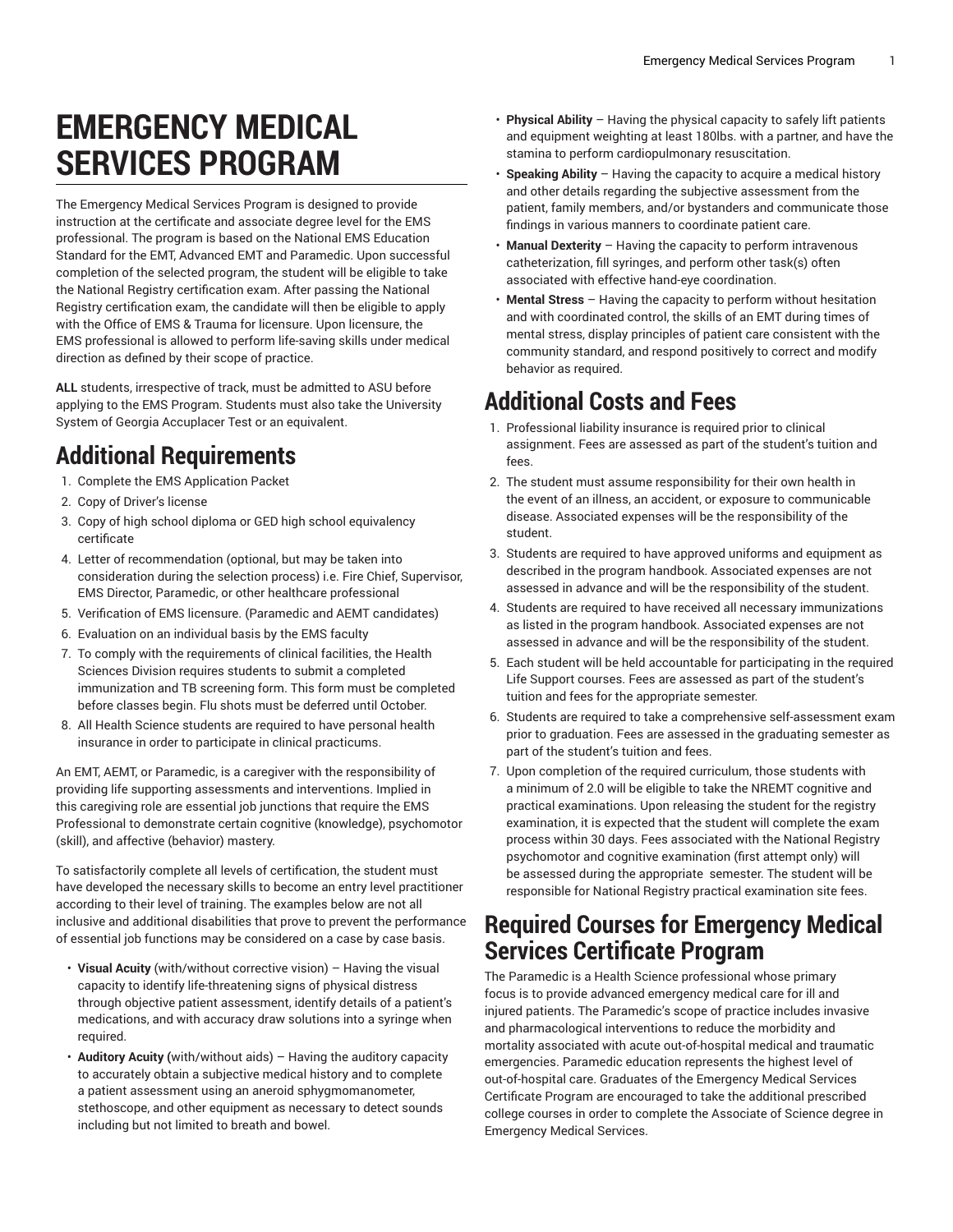| Course               | <b>Title</b>                                | <b>Semester</b><br><b>Hours</b> |
|----------------------|---------------------------------------------|---------------------------------|
| <b>Freshman Year</b> |                                             |                                 |
| Fall                 |                                             |                                 |
| <b>EMTP 1104</b>     | <b>Medical Emergencies I</b>                | 2                               |
| <b>EMTP 1109</b>     | Practicum I                                 | 3                               |
| <b>EMTP 1113</b>     | Pharmacology                                | 3                               |
| <b>EMTP 1117</b>     | Respiratory                                 | $\mathsf 3$                     |
| <b>EMTP 1126</b>     | Cardiovascular I                            | 3                               |
| <b>EMTP 1132</b>     | Pathophysiology                             | 1                               |
|                      | <b>Semester Hours</b>                       | 15                              |
| Spring               |                                             |                                 |
| <b>EMTP 1102</b>     | Trauma                                      | 3                               |
| <b>FMTP 1120</b>     | Practicum II                                | 3                               |
| <b>EMTP 1123</b>     | Patient Assessment, Shock and Resuscitation | $\overline{2}$                  |
| <b>EMTP 1124</b>     | <b>Medical Emergencies II</b>               | $\overline{2}$                  |
| <b>EMTP 1127</b>     | Cardiovascular II                           | 3                               |
| <b>EMTP 1134</b>     | <b>Special Populations</b>                  | 3                               |
|                      | <b>Semester Hours</b>                       | 16                              |
| <b>Summer</b>        |                                             |                                 |
| <b>EMTP 1122</b>     | <b>Essentials &amp; Operations</b>          | 2                               |
| <b>EMTP 1125</b>     | <b>Summative Capstone</b>                   | 3                               |
| <b>EMTP 1133</b>     | Practicum III                               | 3                               |
|                      | <b>Semester Hours</b>                       | 8                               |
|                      | <b>Total Semester Hours</b>                 | 39                              |

### **Required Courses for EMT and AEMT Certificate Program**

The ASU EMS Program also offers the Emergency Medical Technician (EMT) and Advanced Emergency Medical Technician (AEMT) Program during the day as a part-time as well as a full-time course. The class sequences are as follows:

### **Part-time AEMT Curriculum**

| Code                        | <b>Title</b>                                                            | Semester<br><b>Hours</b> |
|-----------------------------|-------------------------------------------------------------------------|--------------------------|
| <b>First Term</b>           |                                                                         |                          |
| <b>ALHE 1110</b>            | <b>EMS Systems and Operations</b>                                       | 3                        |
| <b>ALHE 1025</b>            | Trauma for the AEMT                                                     | 3                        |
| <b>ALHE 1023</b>            | <b>AEMT Practicum I</b>                                                 | 1                        |
| <b>Second Term</b>          |                                                                         |                          |
| <b>ALHE 1036</b>            | Medical Emergencies for the AEMT                                        | 3                        |
| <b>ALHE 1039</b>            | <b>Essential Skills for the AEMT</b>                                    | 3                        |
| <b>ALHE 1029</b>            | AEMT Practicum II <sup>1</sup>                                          | $\mathbf{1}$             |
| <b>Third Term</b>           |                                                                         |                          |
| <b>ALHE 1032</b>            | Advanced Life Support for the AEMT                                      | 4                        |
| <b>ALHE 1034</b>            | AEMT Practicum III <sup>2</sup>                                         |                          |
| <b>BIOL 1100K</b>           | Human Anatomy and Physiology for the Health<br><b>Care Professional</b> | 4                        |
| <b>Total Semester Hours</b> |                                                                         | 23                       |

1

NREMT Boards for EMT are taken after successful completion of these courses.

2 NREMT Boards for AEMT are taken after successful completion of these courses.

### **Full-time AEMT Curriculum**

| Code                        | Title                                                            | <b>Semester</b><br>Hours |
|-----------------------------|------------------------------------------------------------------|--------------------------|
| <b>First Term</b>           |                                                                  |                          |
| <b>ALHE 1110</b>            | <b>EMS Systems and Operations</b>                                | 3                        |
| <b>ALHE 1025</b>            | Trauma for the AEMT                                              | 3                        |
| <b>ALHE 1036</b>            | Medical Emergencies for the AEMT                                 | 3                        |
| <b>ALHE 1039</b>            | <b>Essential Skills for the AEMT</b>                             | 3                        |
| <b>ALHE 1023</b>            | <b>AEMT Practicum I</b>                                          | 1                        |
| <b>ALHE 1029</b>            | AEMT Practicum II <sup>1</sup>                                   |                          |
| <b>A-Term or Summer</b>     |                                                                  |                          |
| <b>BIOL 1100K</b>           | Human Anatomy and Physiology for the Health<br>Care Professional | 4                        |
| <b>ALHE 1032</b>            | Advanced Life Support for the AEMT                               | 4                        |
| <b>ALHE 1034</b>            | AEMT Practicum III <sup>2</sup>                                  |                          |
| <b>Total Sampeter Houre</b> |                                                                  | つつ                       |

**Total Semester Hours 23**

1 NREMT Boards for EMT are taken after successful completion of these courses.

2 NREMT Boards for AEMT are taken after successful completion of these courses.

### **Required Courses for Emergency Medical Services Career Associate Degree**

The Paramedic is a Health Science professional whose primary focus is to provide advanced emergency medical care for ill and injured patients. The Paramedic's scope of practice includes invasive and pharmacological interventions to reduce the morbidity and mortality associated with acute out-of-hospital medical and traumatic emergencies. Paramedic education represents the highest level of out-of-hospital care. Graduates of the Emergency Medical Services Certificate Program are encouraged to take the additional prescribed college courses in order to complete the Associate of Science degree in Emergency Medical Services.

| Course           | <b>Title</b>                                | <b>Semester</b><br><b>Hours</b> |
|------------------|---------------------------------------------|---------------------------------|
| Freshman Year    |                                             |                                 |
| Fall             |                                             |                                 |
| <b>EMTP 1104</b> | <b>Medical Emergencies I</b>                | 2                               |
| <b>EMTP 1109</b> | Practicum I                                 | 3                               |
| <b>EMTP 1113</b> | Pharmacology                                | 3                               |
| <b>EMTP 1117</b> | Respiratory                                 | 3                               |
| <b>EMTP 1126</b> | Cardiovascular I                            | 3                               |
| <b>EMTP 1132</b> | Pathophysiology                             | 1                               |
|                  | <b>Semester Hours</b>                       | 15                              |
| Spring           |                                             |                                 |
| <b>EMTP 1102</b> | Trauma                                      | 3                               |
| <b>EMTP 1127</b> | Cardiovascular II                           | 3                               |
| <b>EMTP 1120</b> | Practicum II                                | 3                               |
| <b>EMTP 1123</b> | Patient Assessment, Shock and Resuscitation | $\overline{2}$                  |
| <b>EMTP 1124</b> | <b>Medical Emergencies II</b>               | $\overline{2}$                  |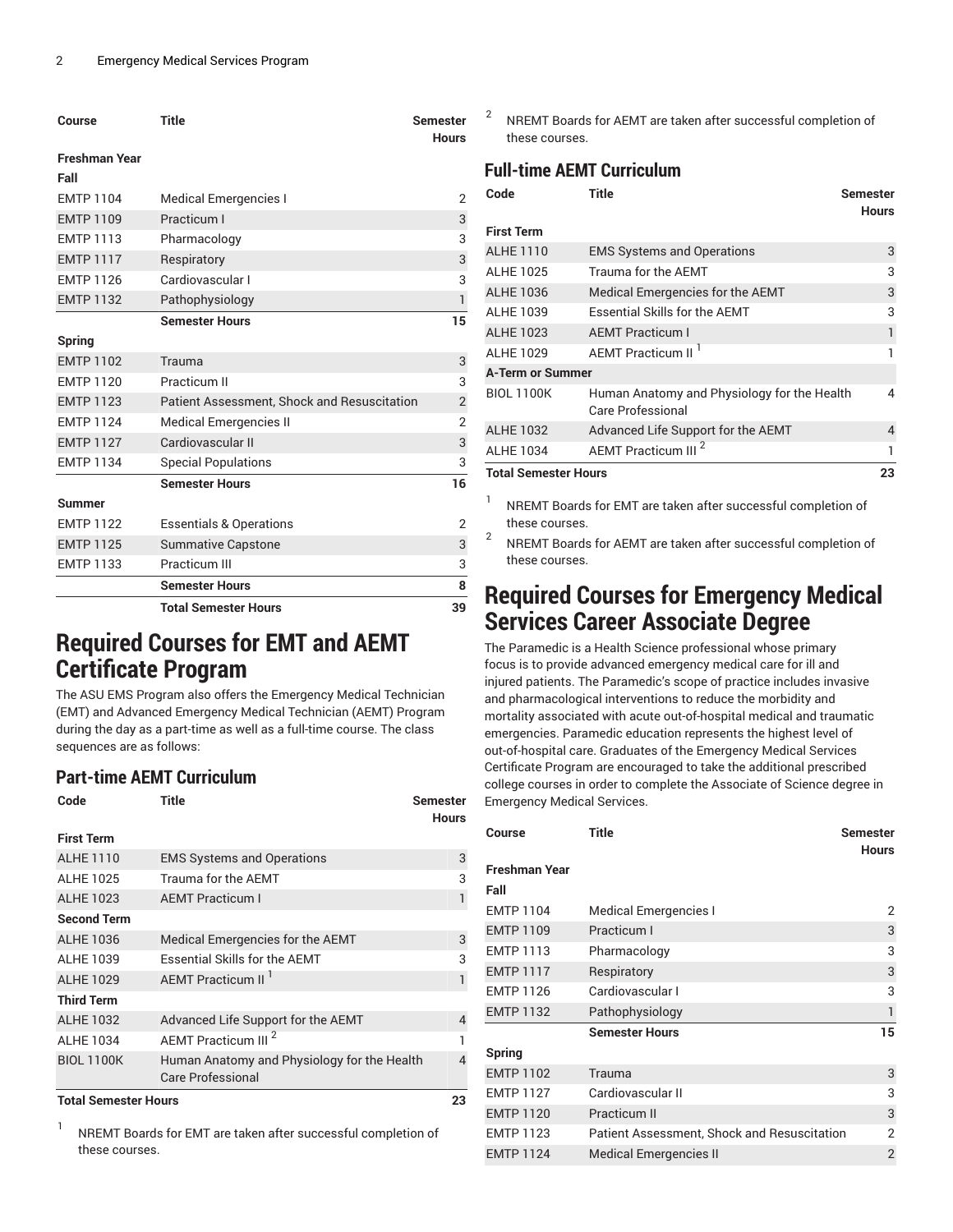|  | <b>Emergency Medical Services Program</b> |  |
|--|-------------------------------------------|--|
|--|-------------------------------------------|--|

| <b>Semester Hours</b><br>Summer<br><b>EMTP 1122</b><br><b>Essentials &amp; Operations</b><br><b>EMTP 1125</b><br><b>Summative Capstone</b><br>Practicum III<br><b>EMTP 1133</b><br><b>Semester Hours</b><br><b>Sophomore Year</b><br>Fall<br>Art Appreciation <sup>1</sup><br><b>ARTS 1100</b><br><b>BIOL 1100K</b><br>Human Anatomy and Physiology for the Health<br><b>Care Professional</b><br><b>ENGL 1101</b><br>English Composition I<br><b>MATH 1111</b><br>College Algebra<br><b>Semester Hours</b><br>Spring<br><b>BUSA 2101</b><br>Survey of Computer Applications<br><b>POLS 1101</b><br><b>American Government</b><br><b>PSYC 1101</b><br><b>General Psychology</b><br><b>Semester Hours</b><br><b>Total Semester Hours</b> | <b>EMTP 1134</b> | <b>Special Populations</b> | 3              |
|-----------------------------------------------------------------------------------------------------------------------------------------------------------------------------------------------------------------------------------------------------------------------------------------------------------------------------------------------------------------------------------------------------------------------------------------------------------------------------------------------------------------------------------------------------------------------------------------------------------------------------------------------------------------------------------------------------------------------------------------|------------------|----------------------------|----------------|
|                                                                                                                                                                                                                                                                                                                                                                                                                                                                                                                                                                                                                                                                                                                                         |                  |                            | 16             |
|                                                                                                                                                                                                                                                                                                                                                                                                                                                                                                                                                                                                                                                                                                                                         |                  |                            |                |
|                                                                                                                                                                                                                                                                                                                                                                                                                                                                                                                                                                                                                                                                                                                                         |                  |                            | $\overline{2}$ |
|                                                                                                                                                                                                                                                                                                                                                                                                                                                                                                                                                                                                                                                                                                                                         |                  |                            | 3              |
|                                                                                                                                                                                                                                                                                                                                                                                                                                                                                                                                                                                                                                                                                                                                         |                  |                            | 3              |
|                                                                                                                                                                                                                                                                                                                                                                                                                                                                                                                                                                                                                                                                                                                                         |                  |                            | 8              |
|                                                                                                                                                                                                                                                                                                                                                                                                                                                                                                                                                                                                                                                                                                                                         |                  |                            |                |
|                                                                                                                                                                                                                                                                                                                                                                                                                                                                                                                                                                                                                                                                                                                                         |                  |                            |                |
|                                                                                                                                                                                                                                                                                                                                                                                                                                                                                                                                                                                                                                                                                                                                         |                  |                            | 3              |
|                                                                                                                                                                                                                                                                                                                                                                                                                                                                                                                                                                                                                                                                                                                                         |                  |                            | 4              |
|                                                                                                                                                                                                                                                                                                                                                                                                                                                                                                                                                                                                                                                                                                                                         |                  |                            | 3              |
|                                                                                                                                                                                                                                                                                                                                                                                                                                                                                                                                                                                                                                                                                                                                         |                  |                            | $\mathsf 3$    |
|                                                                                                                                                                                                                                                                                                                                                                                                                                                                                                                                                                                                                                                                                                                                         |                  |                            | 13             |
|                                                                                                                                                                                                                                                                                                                                                                                                                                                                                                                                                                                                                                                                                                                                         |                  |                            |                |
|                                                                                                                                                                                                                                                                                                                                                                                                                                                                                                                                                                                                                                                                                                                                         |                  |                            | 3              |
|                                                                                                                                                                                                                                                                                                                                                                                                                                                                                                                                                                                                                                                                                                                                         |                  |                            | 3              |
|                                                                                                                                                                                                                                                                                                                                                                                                                                                                                                                                                                                                                                                                                                                                         |                  |                            | 3              |
|                                                                                                                                                                                                                                                                                                                                                                                                                                                                                                                                                                                                                                                                                                                                         |                  |                            | 9              |
|                                                                                                                                                                                                                                                                                                                                                                                                                                                                                                                                                                                                                                                                                                                                         |                  |                            | 61             |

1 Humanities requirement may be met by taking any Area C: Humanities/Fine Arts courses listed on the Core [Curriculum](http://catalog.asurams.edu/undergraduate/core-curriculum/#healthtext) page ([http://catalog.asurams.edu/undergraduate/core-curriculum/](http://catalog.asurams.edu/undergraduate/core-curriculum/#healthtext) [#healthtext](http://catalog.asurams.edu/undergraduate/core-curriculum/#healthtext)).

**Depending on your enrollment status, you may be required to take ASU 1101, "First Year Experience".**

#### **ALHE 1023. AEMT Practicum I. (1 Credit)**

This course is the first of three practicums designed to provide the Advanced EMT student with the opportunity to perform a history and physical examination to identify factors affecting the health and health needs of a patient. Formulate a field impression based on an analysis of assessment findings, anatomy, physiology, pathophysiology, and epidemiology. Relate assessment findings to underlying pathological and physiological changes in the patient's condition. Effectively communicate in a manner that is culturally sensitive and intended to improve the patient outcome. Students will also have the opportunity to perform basic and advanced interventions as part of a treatment plan intended to mitigate the emergency, provide symptom relief, and improve the overall health of the patient in the clinical setting. Prerequisite: Acceptance into the EMS program. Corequisites: None. Offered: On demand.

#### **ALHE 1025. Trauma for the AEMT. (3 Credits)**

This course includes material from the Trauma and Operations Modules of the current National EMS Education Standard. It is designed to provide the student with the fundamental knowledge to provide basic and selected advanced emergency care and transportation based on assessment findings for an acutely injured patient. Topics covered in this course are: Airway management, assessment and management of the trauma victim, bleeding, chest trauma, abdominal and genitourinary trauma, orthopedic trauma, soft tissue trauma, head, face, neck and spine trauma, nervous system trauma, special considerations in trauma, environmental emergencies and multisystem trauma, shock management, gaining access and vehicle extrication of the trauma victim, multiple casualty incident and International Trauma Life Support. Prerequisite: None. Corequisite: None. Offered: Spring and Summer.

#### **ALHE 1029. AEMT Practicum II. (1 Credit)**

This course is the second of three practicums designed to provide the Advanced EMT student with the opportunity to perform a history and physical examination to identify factors affecting the health and health needs of a patient. Formulate a field impression based on an analysis of assessment findings, anatomy, physiology, pathophysiology and epidemiology. Relate assessment findings to improve patient outcome. Students will also have the opportunity to perform basic and advanced interventions as part of a treatment plan intended to mitigate the emergency, provide symptom relief and improve the overall health of the patient in the clinical setting. Prerequisites: Successful completion of EMTP 1023, AEMT Practicum I. Corequisites: None. Offered: On demand.

#### **ALHE 1032. Advanced Life Support for the AEMT. (4 Credits)**

This course includes material from the current National EMS Education Standard to provide increased knowledge and skills in specific aspects of advanced life support. Topics covered in this course are: patient assessment, advanced airway management, pharmacology, respiratory and cardiovascular assessment and management, Advanced Cardiac Life Support for the AEMT, pathophysiology, shock/trauma, acid-base disturbances, obstetrics, neonatal care, pediatrics, geriatrics, patients with special challenges and pediatric life support. This course concludes with a comprehensive program review and preparation for the National Registry of EMT's exam. Prerequisites: EMTP 1025, EMTP 1036, EMTP 1039, EMTP 1110. Corequisite: None. Offered: On demand.

#### **ALHE 1034. AEMT Practicum III. (1 Credit)**

This course is the third of three practicums designed to provide the Advanced EMT student with the opportunity to perform a history and physical examination to identify factors affecting the health and health needs of a patient. Formulate a field impression based on an analysis of assessment findings, anatomy, physiology, pathophysiology and epidemiology. Relate assessment findings to underlying pathological and physiological changes in the patient's condition. Effectively communicate in a manner that is culturally sensitive and intended to improve patient outcome. Students will also have the opportunity to perform basic and advanced interventions as part of a treatment plan intended to mitigate the emergency, provide symptom relief and improve the overall health of the patient in the clinical setting. Prerequisite: Successful completion of EMTP 1029, AEMT Practicum I. Corequisite: EMTP 1032, Advanced Life Support for the AEMT. Offered: Summer.

#### **ALHE 1036. Medical Emergencies for the AEMT. (3 Credits)**

This course includes material from the Preparatory and Medical Modules of the current National EMS Education Standard. It is designed to provide the student with fundamental knowledge to provide basic and selected advanced emergency care and transportation based on assessment findings for an acutely ill patient. Topics covered in this course are: Airway management, respiration and artificial ventilation, patient assessment, neurology, abdominal and gastrointestinal disorders, immunology, infectious diseases, endocrine disorders, psychiatric emergencies, cardiovascular emergencies, toxicology, respiratory emergencies, hematology, genitourinary/renal disorders, gynecology, non-traumatic musculoskeletal disorders, and diseases of the eyes, ears, nose, and throat. Prerequisites: Acceptance into the EMS program. Corequisites: None. Offered: Spring. Credits: 3.00 Credit Hours (2.00 Lecture - 3.00 Lab).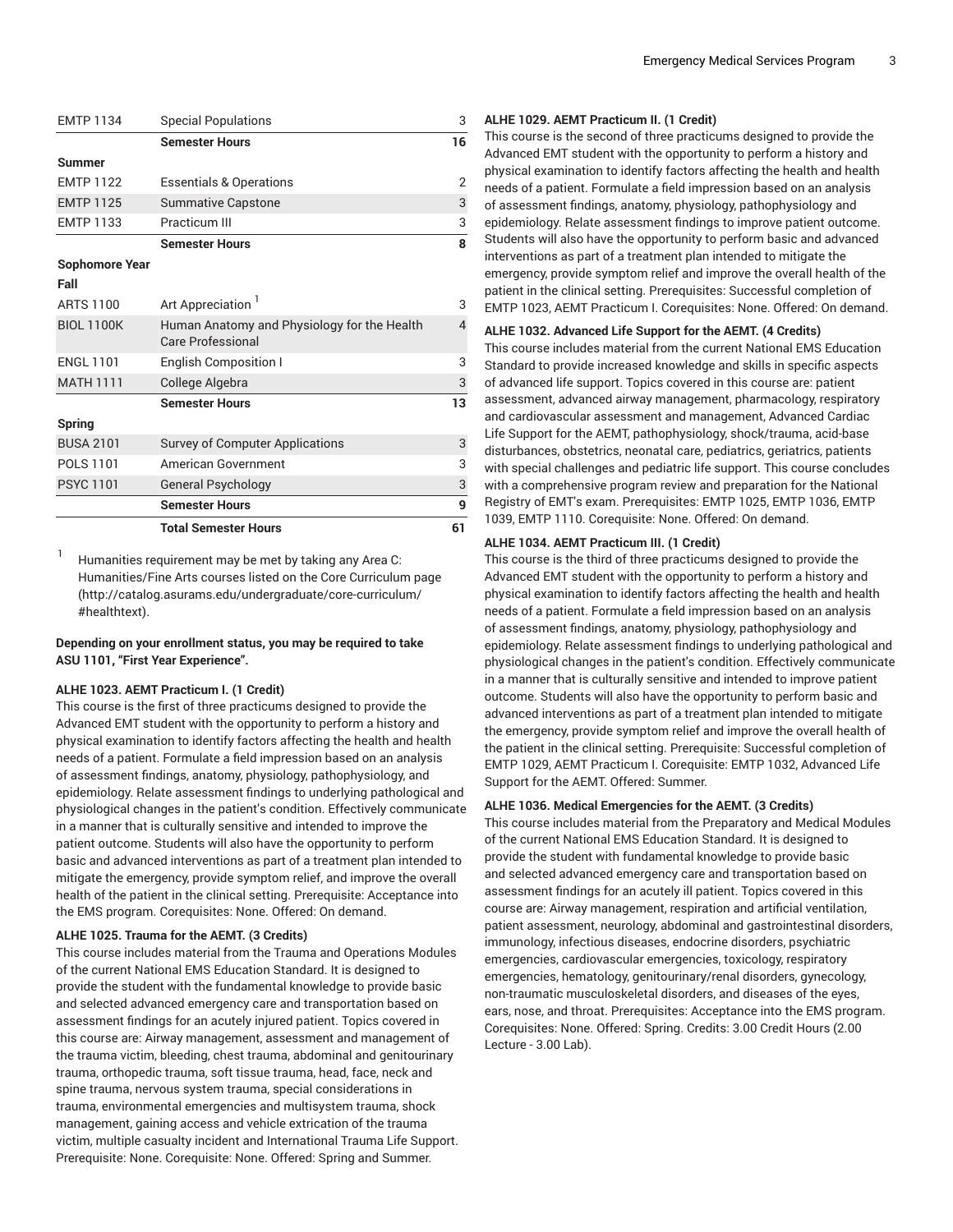#### **ALHE 1039. Essential Skills for the AEMT. (3 Credits)**

This course includes material from the Anatomy/Physiology, Pathophysiology and Pharmacology of the current National EMS Education Standard. It is designed to provide the student with the fundamental knowledge and foundational skills needed to provide advanced level care to the sick or injured patient. Topics covered in this course are: key components of cellular physiology and pathophysiology, patient assessment; gynecological and obstetrical emergencies; neonatal care; pediatrics; geriatrics; patients with special challenges; and toxicological emergencies. Prerequisite: None. Corequisites: None. Offered: Spring. Credits: 3 (Lecture 2; Lab 3)

#### **ALHE 1104. Intro to Disease Conditions. (2 Credits)**

The basic pathophysiology of common disease conditions will be examined. The effect of disease on each body system is studied with emphasis on etiology, diagnosis, prognosis, prevention, and Occupational Therapy therapeutic treatment indications and contraindications. The effects of pathology across the lifespan are presented. Learner In-depth research on a particular topic is required. Prerequisite: Admission into the OTA program. Corequisites: ALHE 1120, OTAS 1100, OTAS 1105, OTAS 1111. Offered: Fall.

#### **ALHE 1110. EMS Systems and Operations. (3 Credits)**

#### **ALHE 1120. Medical Terminology. (2 Credits)**

Medical terminology approached through roots, prefixes, and suffixes of medical terms. Definition and spelling of anatomical, diagnostic, symptomatic and operative medical terms are covered. Offered: Fall, Spring, Summer.

#### **ALHE 2050. Health Care Delivery System. (1 Credit)**

Introduces students to the historical development, structure, operation, current and future directions of the major components of the American Healthcare Delivery system. It examines the ways in which the healthcare services are organized and delivered, the influences that impact healthcare public policy and factors that determine the allocation of healthcare resources. Prerequisites: READ 0099. Offered: Summer and on demand.

#### **ALHE 2137. Fundamentals of Health Inf. Mg. (3 Credits)**

This course introduces the student to the field of Health Information Management (HIM) and its role in healthcare delivery systems. Emphasis is placed on the health information management profession, hospital and medical staff organization, structure and content of medical records, quantitative and qualitative analysis, release of patient information, legal aspects of medical records, ethical issues in HIM, healthcare statistics, indexes and registers, electronic medical records, payment and reimbursement systems, and regulatory and accrediting agencies. Prerequisites: Acceptance in the Health Information Technology Program. Corequisites: None. Offered: On request.

#### **EMTP 1000. EMT Basics. (6 Credits)**

This course is the initial course for the certificaion of the emergency medical technician-basic level as defined by the U.S. Department of Transportation EMT-Basic National Standard curriculum. Along with successful completion of EMTP 1025, the student will be able to take the national Registry of EMT's certifying exam for the EMT-B level, which is the minimum level required to be employed with an ambulance service in the State of Georgia. Topics include: Introduction to Emergency Medical Care, the human body, airway evaluation and management, patient assessment, medical emergencies, pediatric and geriatric emergencies, ambulance operations, and CPR. This course also requires hospital emergency center and ambulance clinical rotations. Prerequisites: None. Corequisite: EMTP 1025. Offered: On demand.

#### **EMTP 1021. Intro/Emergency Med Services. (6 Credits)**

This course introduces the student to the emergency Medical Technician profession. This course covers information found in the U.S. Department of Transpotation Basic and Intermediate/85 curricula. Topics include: introduction to emergency care, EMS systems, well-being of the EMT, medical-legal aspects of emergency care, roles and responsibilities, medical terminology, blood and airborne pathogens, infectious diseases, ambulance and emergencyvehicle operations, the human body, patient assessment, communications and documentation, lifting and moving patients, gaining access, airway assessment and management, basic life support (CPR) and automatic external defibrillation. Corequisite: None. Prerequisite: None. Offered: Fall, Summer.

#### **EMTP 1102. Trauma. (3 Credits)**

This course includes and expands upon the material from the Trauma Module of the National EMS Education Standards. The course contains units on trauma systems, mechanism of injury, soft tissue trauma, head and facial injuries, spinal trauma, thoracic and abdominal injuries, and musculoskeletal trauma. Also included are units on hypothermia, hyperthermia, drowning, diving emergencies, and high altitude illness from the environmental emergencies section of the Trauma Module. Patient assessment and management in an organized, timely fashion using the ITLS approach to trauma care is emphasized. Students must successfully complete the ITLS class at the end of the course. Prerequisites: Acceptance into the EMS program. Corequisites: None. Offered: Spring. Credits: 3.00 Credit Hours (3.00 Lecture - 0.00 Lab).

#### **EMTP 1104. Medical Emergencies I. (2 Credits)**

Medical Emergencies I. (2 Credits) This course includes material covered in the current National EMS Education Standards Medicine Module. Units covered include: medical overview, infectious diseases, endocrine disorders, hematology, psychiatric, and non-traumatic musculoskeletal disorders. This course is designed to teach students to integrate assessment findings with principles of epidemiology and pathophysiology to formulate a field impression and implement a comprehensive treatment/disposition plan for a patient with a medical complaint. Prerequisites: Admission to Paramedic program. Corequisites: EMTP (Essentials), EMTP 1132, EMTP 1117, EMTP 1113, EMTP 1126, EMTP 1109.Offered: Fall. Credits: 2.00 Credit Hours (2.00 Lecture - 0.00 Lab).

#### **EMTP 1108. IntrmAmbulance Op & Med Emerg. (4 Credits)**

This course includes the material from the Medical Emergencies and EMS Operations section of the current National EMS Education Standard. It includes units on respiratory, cardiac, diabetic, allergic, poisoning and overdoses, neurological, abdominal, and environmental emergencies in the adult patient as well as the geriatric patient. In addition, EMTP 1108 includes basic information on ambulance operations. Students will practice safe vehicle operations, stretcher safety, patient movement, intermediate level patient assessment and management. Actual field application and clinical decision making will be required.Prerequisites: Limited to Fast-Track Paramedic students admitted to EMS Program. Corequisite: None. Offered: Fall.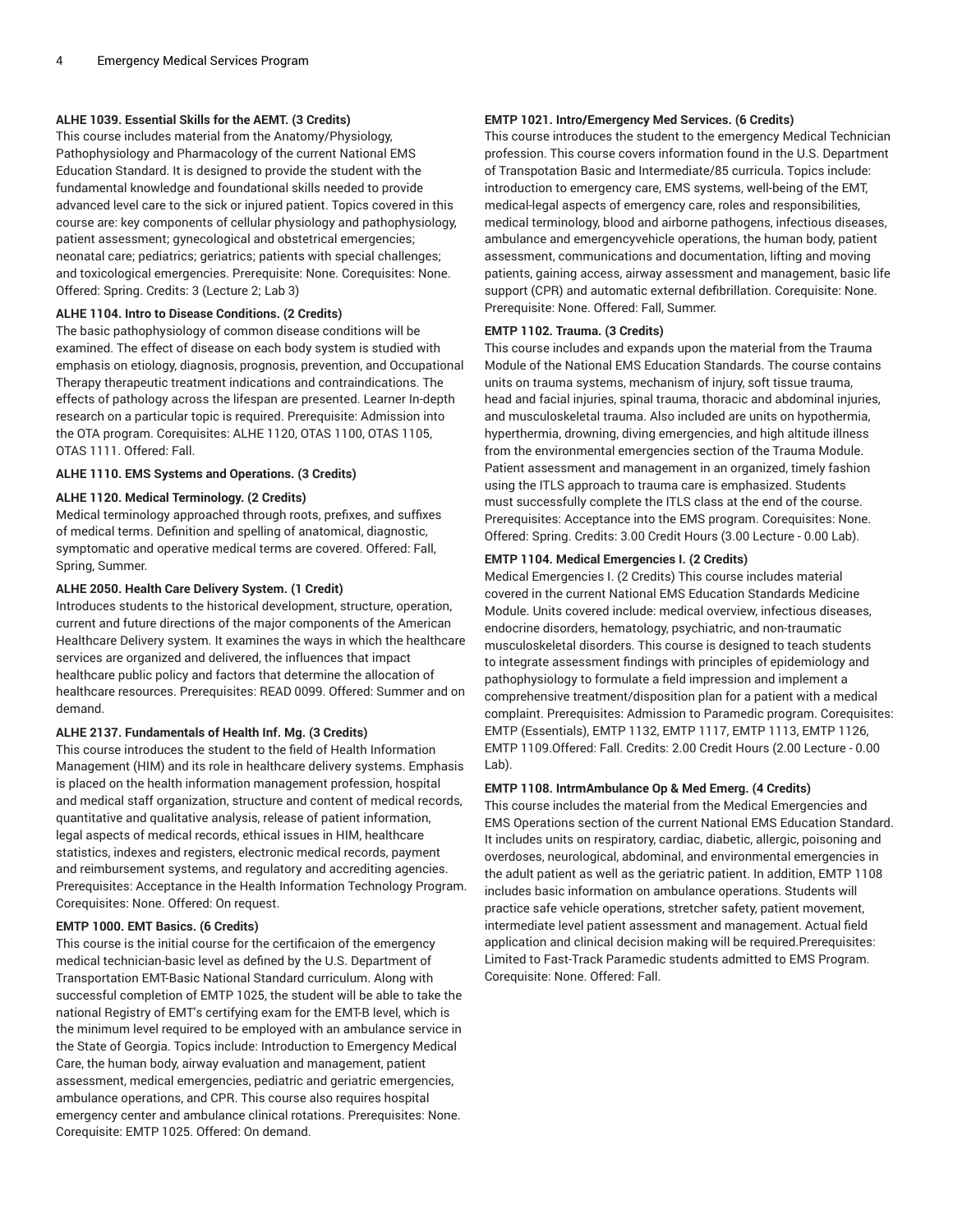#### **EMTP 1109. Practicum I. (3 Credits)**

This course is the first of three practicums designed to provide the student with supervised clinical experiences in various settings to integrate component clinical skills and prerequisite knowledge into a plan for patient management. It provides student with the opportunity to enhance his or her learning through the practice of paramedicine in field and health care environment experiences with actual patients under the supervision of approved preceptors. Emphasis is on the development of critical thinking abilities, including the ability to develop a list of differential diagnoses through clinical reasoning to modify assessment procedures and formulate a treatment plan. Prerequisites: Admission to paramedic program. Corequisites: EMTP (Essentials), EMTP 1132, EMTP 1117, EMTP 1113, EMTP 1104, EMTP 1126.. Offered: Fall. Credits: 3.00 Credit Hours (0.00 Lecture - 22.00 Clinical).

#### **EMTP 1111. Essentials of EMS. (2 Credits)**

This course includes material from the Preparatory and Assessment Modules of the current National EMS Education Standard. It is designed to provide the student with comprehensive knowledge patient assessment techniques. Topics covered in this course are: Therapeutic communications, history taking, and a body systems approach to the physical exam. Other topics included are: IV therapy, individual health risk assessment, and unique aspects of pediatric, geriatric, and psychiatric evaluation are discussed. Prerequisites: Acceptance into the EMS program. Corequisites: None. Offered: Fall. Credits: 2.00 Credit Hours (1.00 Lecture - 3.00 Lab).

#### **EMTP 1112. Psychiatric Emergencies. (2 Credits)**

This course includes materials from the Medical Module of the current National EMS Education standard. Topics include mental health and illness, psychiatric terminology and medications, mental status examination, suicide and homicide assessment, substance abuse assessment, domestic violence, spouse and child abuse, rape, death and dying, interview techniques and effective listening and communication skills. Prerequisites: Acceptance into the EMS program. Corequisites: None. Offered: Fall. Credits: 2.00 Credit Hours (2.00 Lecture - 0.00 Lab).

#### **EMTP 1113. Pharmacology. (3 Credits)**

This course integrates comprehensive knowledge of pharmacology to formulate a treatment plan intended to mitigate emergencies and improve the overall health of the patient. It includes Principles of Pharmacology, Medication Administration, and Emergency Medications from the Pharmacology Module of the National EMS Education Standards. Prerequisites: Admission to paramedic program. Corequisites: EMTP (Essentials), EMTP 1132, EMTP 1117, EMTP 1104, EMTP 1126, EMTP 1109. Offered: Fall. Credits: 3.00 Credit Hours (2.00 Lecture – 2.00 Lab).

#### **EMTP 1115. OB/GYN/Neonatal Emrg/Paramedic. (2 Credits)**

This course includes material from the Medical and Special Considerations Modules of the current National EMS Education Standards. It includes the following topics: anatomy and physiology of the female reproductive system, abdominal pain, vaginal bleeding, rape, physiology of pregnancy, fetology, normal and abnormal labor and delivery, and post-partum complications. The ITLS approach to trauma in pregnancy is emphasized. In addition, determination of the APGAR scoring and care of the high-risk neonate are included. A unit on resuscitation of the neonate concludes this course. Prerequisite: None. Corequisite: None. Offered: Summer.

#### **EMTP 1117. Respiratory. (3 Credits)**

This course includes material from the Airway Management, Respiration, and Artificial Ventilation Module and Respiratory from Medicine Module of the National EMS Education Standards. Units covered include: anatomy and physiology of the respiratory system, acid-base and arterial blood gases, respiratory assessment, pulse oximetry, waveform capnography, oxygen therapy, basic airway management techniques, positive pressure ventilation, advanced airway techniques, endotracheal intubation, pathophysiology, assessment, and management of patients with acute and chronic respiratory problems. Prerequisites: Admission to paramedic program. Corequisites: EMTP (Essentials), EMTP 1132, EMTP 1113, EMTP 1104, EMTP 1126, EMTP 1109. Offered: Fall. Credits: 3.00 Credit Hours (2.00 Lecture - 2.00 Lab).

#### **EMTP 1118. Pediatric Emrg Paramedic. (2 Credits)**

This course includes material from the Special Considerations Modules of the current National EMS Education Standards. The following topics are included; pediatric assessment, developmental stages, family assessment and management, respiratory emergencies, child safety, trauma, dehydration, shock, infant and child BLS and ACLS, neurologic emergencies, SIDS, child abuse, and care of children with special needs. After the pediatric emergencies labs and clinical practicum, have been completed, students must successfully complete the emergency Pediatric Care Course for Advanced Providers. Prerequisite: None. Corequisite: None. Offered: Fall and Summer.

#### **EMTP 1119. Ped. Emerg. Clinical Practicum. (1 Credit)**

In this course students will perform patient assessment and management techniques on infants and children in the hospital setting. Students will assess developmental stages, communicate with patients and family members, and treat pediatric patients with respiratory infections, gastroenteritis, sickle cell crises and a variety of medical and traumatic emergencies. Lab sessions will include pediatric oxygen therapy and airway adjuncts, management of pediatric shock including IV and intraosseous therapy, child and infant BLS and ACLS, pediatric ITLS, and miscellaneous medical emergencies scenarios. After the pediatric emergencies labs and clinical practicum have been completed, students must successfully complete the Emergency Pediatric Care Course.Prerequisite: None. Corequisite: None. Offered: Spring and Fall.

#### **EMTP 1120. Practicum II. (3 Credits)**

This course is the second of three practicums designed to provide the student with the opportunity to perform a comprehensive history and physical examination to identify factors affecting the health and health needs of a patient. Formulate a field impression based on an analysis of comprehensive assessment findings, anatomy, physiology, pathophysiology, and epidemiology. Relate assessment findings to underlying pathological and physiological changes in the patient's condition. Integrate and synthesize the multiple determinants of health and clinical care. Perform health screening and referrals. Effectively communicate in a manner that is culturally sensitive and intended to improve the patient outcome. Students will also have the opportunity to perform basic and advanced interventions as part of a treatment plan intended to mitigate the emergency, provide symptom relief, and improve the overall health of the patient in the clinical setting. Prerequisites: Acceptance into the EMS program. Corequisites: None. Offered: Spring. Credits: 2.00 Credit Hours (0.00 Lecture - 9.00 Lab).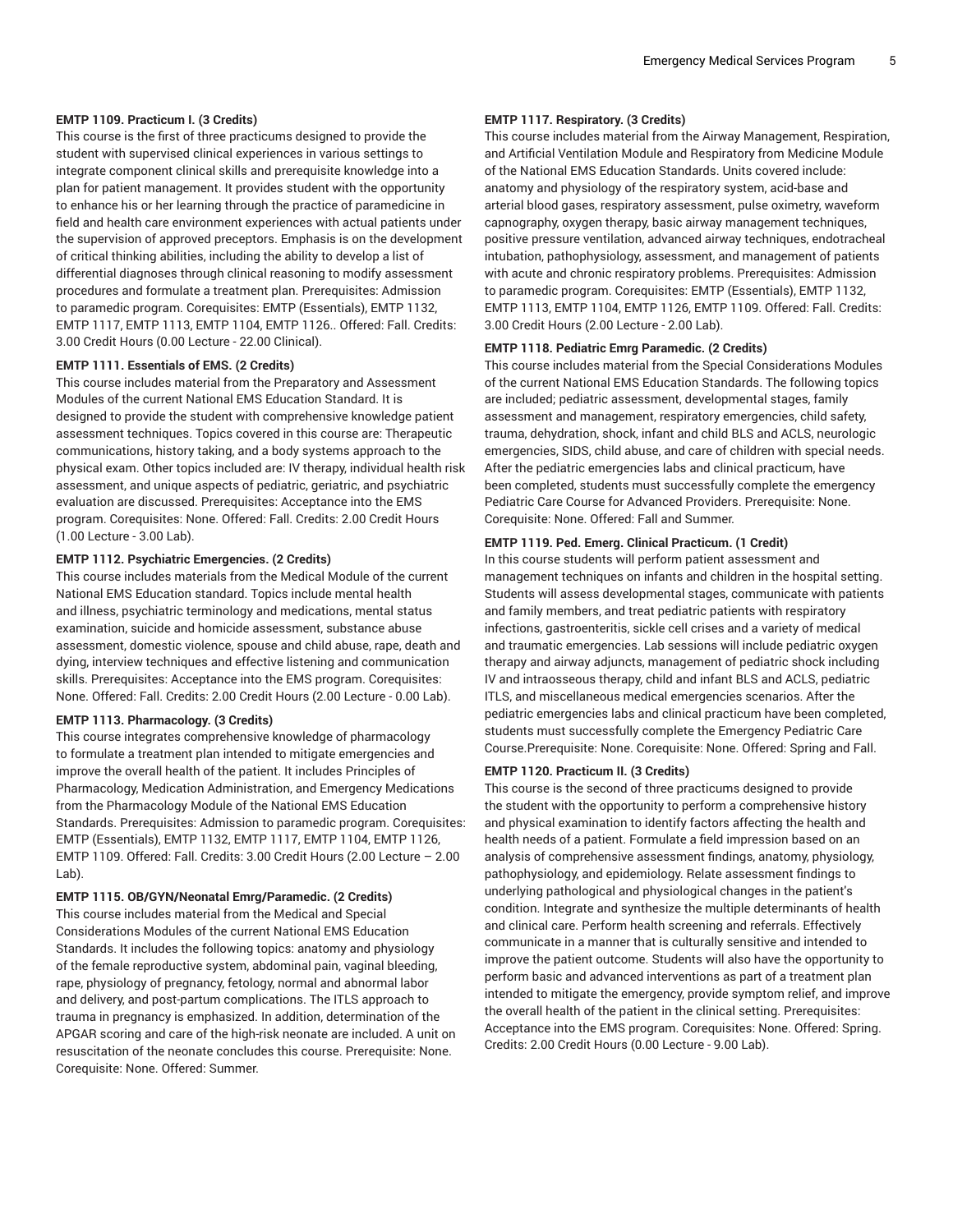#### **EMTP 1122. Essentials & Operations. (2 Credits)**

This course includes material from the Preparatory, Public Health, and EMS Operations modules of the current National EMS Education Standards. It is designed to provide the student with comprehensive knowledge of EMS systems, safety/well-being of the paramedic, and medical/legal and ethical issues, which is intended to improve the health of EMS personnel, patients, and the community. It is also designed to teach the student how to apply fundamental knowledge of principles of public health and epidemiology including public health emergencies, health promotion, and illness and injury prevention as well as to provide knowledge of operational roles and responsibilities to ensure safe patient, public, and personnel safety. This course will be offered in an online format. Prerequisite: Admission to Paramedic program. Corequisite: EMTP 1132, EMTP 1117, EMTP 1113, EMTP 1104, EMTP 1126, EMTP 1109. Offered: Fall. Credits: 2.00 Credit Hours (2.00 Lecture - 0.00 Lab).

#### **EMTP 1123. Patient Assessment, Shock and Resuscitation. (2 Credits)**

This course includes material from the Patient Assessment and Shock and Resuscitation modules of the current National EMS Education Standards. It is designed to teach students to integrate scene and patient assessment findings with knowledge of epidemiology and pathophysiology to form a field impression, including developing a list of differential diagnoses through clinical reasoning to modify the assessment and formulate a treatment plan. It also integrates comprehensive knowledge of causes and pathophysiology into the management of cardiac arrest and peri-arrest states and into the management of shock, respiratory failure or arrest with an emphasis on early intervention to prevent arrest. This course will be offered in a hybrid format. Prerequisites: EMTP (Essentials), EMTP 1132, EMTP 1117, EMTP 1113, EMTP 1104, EMTP 1126, EMTP 1109. Corequisites: EMTP (Med II), EMTP 1102, EMTP 1134, EMTP 1127, EMTP 1120. Offered: Spring.

#### **EMTP 1124. Medical Emergencies II. (2 Credits)**

This course includes material covered in the current National EMS Education Standards Medicine Module. Units covered include: immunology; diseases of the eyes, ears, nose, and throat; neurology; abdominal and gastrointestinal disorders; genitourinary/renal; gynecology; and toxicology. This course is designed to teach students to integrate assessment findings with principles of epidemiology and pathophysiology to formulate a field impression and implement a comprehensive treatment/disposition plan for a patient with a medical complaint. Prerequisites: EMTP (Essentials), EMTP 1132, EMTP 1117, EMTP 1113, EMTP 1104, EMTP 1126, EMTP 1109. Corequisites: EMTP (Pt Assess), EMTP 1102, EMTP 1134, EMTP 1127, EMTP 1120. Offered: Spring.

#### **EMTP 1125. Summative Capstone. (3 Credits)**

This course includes material from all areas of the paramedic program. It is designed to provide a comprehensive overview and evaluation of the students Cognitive, Affective, and Psychomotor preparation for both the National Registry Examination and entry into the EMS profession. Prerequisites: Acceptance into the EMS program. Corequisites: None. Offered: Summer. Credits: 2.00 Credit Hours (1.00 Lecture - 4.00 Lab).

#### **EMTP 1126. Cardiovascular I. (3 Credits)**

Cardiovascular I. (3 Credits) This course includes material from the cardiovascular portion of the Medicine Module of the National EMS education Standards. Topics include units in anatomy and physiology of the cardiovascular system, cardiovascular emergencies, basic cardiac dysrhythmia interpretation, pacemaker rhythms, and introduction to current field monitor/defibrillator units. Prerequisites: Admission to Paramedic program. Corequisites: EMTP (Essentials), EMTP 1132, EMTP 1117, EMTP 1113, EMTP 1104, EMTP 1109. Offered: Fall. Credits: 3.00 Credit Hours (2.00 Lecture - 2.00 Lab).

#### **EMTP 1127. Cardiovascular II. (3 Credits)**

This course includes the remaining material from the cardiovascular portion of the medicine module of the National EMS Education Standards. Topics include anatomy and physiology of the cardiovascular system, cardiovascular assessment, atherosclerosis, coronary artery disease, risk factor identification and reduction, acute coronary syndrome, heart failure, sudden arrhythmic death, hypertensive emergencies, cardiogenic shock, abdominal aortic aneurysm, arterial occlusion, venous thrombosis, aortic dissection, thromboembolism, infectious disease of the heart and congenital heart defects. Units on artificial pacemakers, defibrillation, cardioversion, 12- lead EKGs, circulatory adjuncts, and ACLS algorithms are also included. At the conclusion of the course, students must successfully complete the American Heart Association's Advance Cardiac Life Support Course. Prerequisites: Acceptance into the EMS program. Corequisites: None. Offered: Spring. Credits: 3.00 Credit Hours (3.00 Lecture - 0.00 Lab).

#### **EMTP 1132. Pathophysiology. (1 Credit)**

Pathophysiology. (1 Credit) This course includes the material from the Pathophysiology section of the National EMS Education Standards. It includes units on basic cellular functions, adaptation to disease and injury. Units on fluid and electrolytes, abnormal fluids states, electrolyte imbalance and acid-base imbalance are included. Additional units on the genetic and familial basis of disease, hypo perfusion, the immune response, inflammation and variances in immunity and inflammation are included. A unit on stress and its role in disease concludes the course. This course will be offered in a hybrid format. Prerequisites: Admission to Paramedic program. Corequisites: EMTP (Essentials), EMTP 1117, EMTP 1113, EMTP 1104, EMTP 1126, EMTP 1109.. Offered: Fall. Credits: 1.00 Credit Hour (1.00 Lecture - 0.00 Lab).